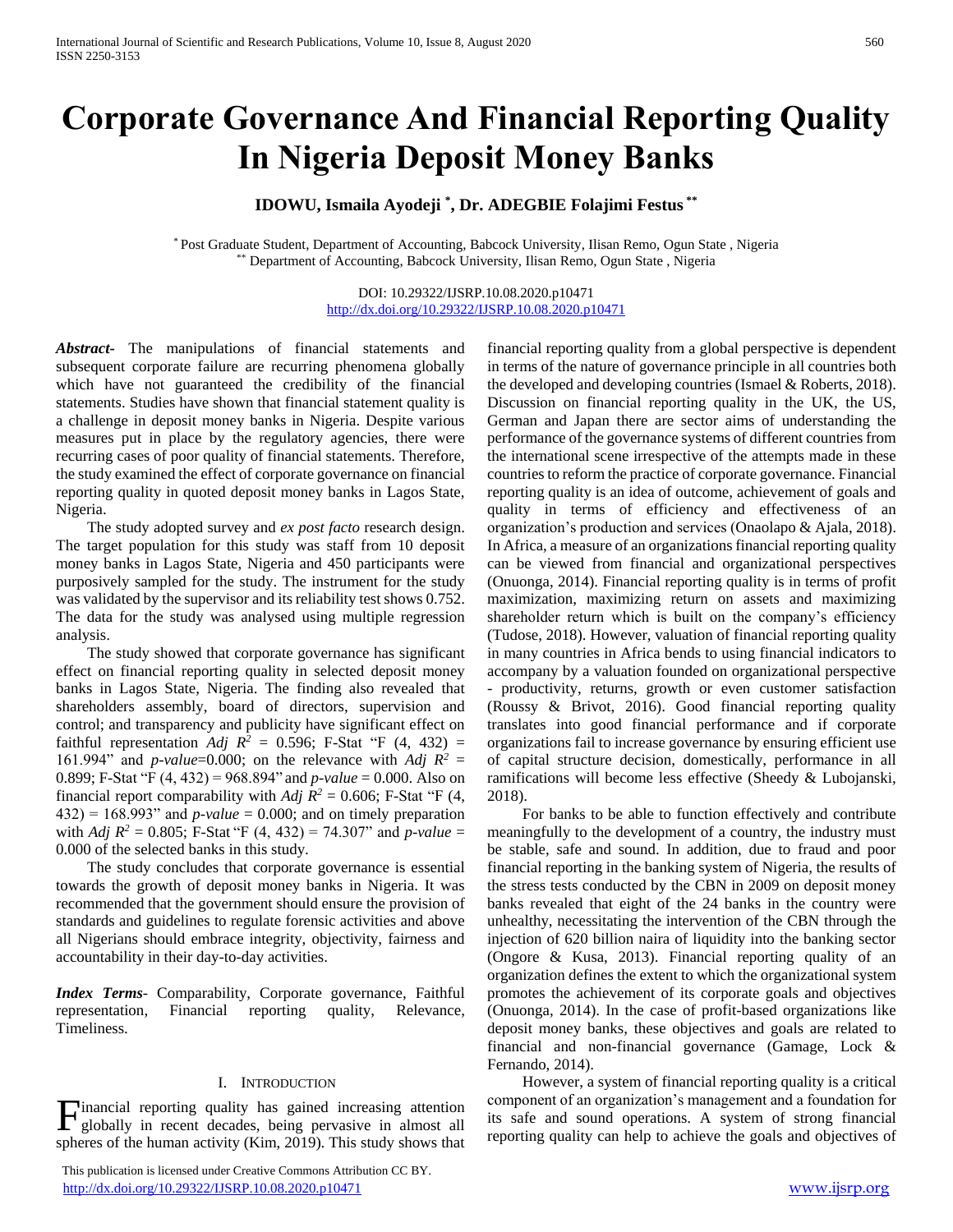banks, for long-term targets and maintain reliable financial, managerial reporting quality (Anthony, 2018), Such a system can also help to ensure that the banks will comply with laws and regulations as well as policies, plans, internal rules and procedures, and reduce the risk of unexpected losses and damage to the organization's reputation (Hunziker, 2016).

 Despite the importance of this sector in regulating the economy the quality, and standard of financial reporting in the Nigerian banking sector seems not to match the high standard of reporting in the banking sector of more developed countries (Thomasa & Kumara, 2016). In this regard, this study examine the effects of corporate governance on financial reporting quality in Nigeria deposit money banks.

The specific objectives are to;

- i. evaluate the effect of shareholders assembly, board of directors, supervision and control, transparency and publicity on the faithful representation of financial report of Nigeria deposit money banks;
- ii. ascertain the effect of shareholders assembly, board of directors, supervision and control, transparency and publicity on the relevance of financial report of Nigeria deposit money banks;
- iii. assess the effect of shareholders assembly, board of directors, supervision and control, transparency and publicity on financial report comparability of Nigeria deposit money banks;
- **iv.** examine the effect of Board independence, board size, ownership structure, board diversity and audit committee on the timely preparation of financial report of Nigeria deposit money banks.

#### **Research Hypotheses**

**H01:** Shareholders assembly, board of directors, supervision and control, transparency and publicity have no significant effect on the faithful representation of financial report of Nigeria deposit money banks.

**H02:** Shareholders assembly, board of directors, supervision and control, transparency and publicity have no significant effect on the relevance of financial report of Nigeria deposit money banks.

**H03:** Shareholders assembly, board of directors, supervision and control, transparency and publicity have no significant effect on financial report comparability of Nigeria deposit money banks. **H04:** Board independence, board size, ownership structure, board diversity and audit committee have no significant effect on timely preparation of financial report of Nigeria deposit money banks.

#### II. LITERATURE REVIEW

# **Financial Reporting Quality**

 The concept of quality financial reporting has commanded considerable research interest around the world. Financial reporting quality address matters of increasing concern to investors in order to enhance public trust in business. Organization are expected to improve quality report for forward-looking information, the potential impact of emerging risks on future business strategy (i.e. the risks to which companies are exposed

 This publication is licensed under Creative Commons Attribution CC BY. <http://dx.doi.org/10.29322/IJSRP.10.08.2020.p10471> [www.ijsrp.org](http://ijsrp.org/)

and the actions they take to mitigate the impact of uncertainties, the carrying value of assets and the recognition of liabilities as failure to report on these crucial areas undermines trust in business and can lead to the conclusion that management can either be unaware of their potential impact, being opaque, or is not managing them effectively). Financial reporting quality owns the following features; faithful representation, relevance, following features; faithful representation, relevance, comparability, and timely in preparation.

#### **Faithful Representation**

 For financial information to be useful, it must not only represent relevant phenomena, but also faithfully represent the phenomena that it purports to represent. Faithful representation is achieved by presenting the transactions and events in the way they are reasonably expected to be reported in the financial statements and is usually measured in terms of neutrality, completeness, freedom from material error. Faithful and representation does not mean accurate in all respects. It means the process used to produce. The study established that the size of a board negatively affect the faithful representation of the firms. In addition, the study established a positive relationship between board composition and faithful representation. The study further provided evidence that the segregation of the CEO and Chairman's roles positively influenced the faithful representation of the listed insurance companies.

### **Relevance**

 Relevant financial information is capable of making a difference in the decisions made by users. Information may be capable of making a difference in a decision even if some users choose not to take advantage of it or are already aware of it from other sources. Financial information can make a difference in decisions if it has predictive value, confirmatory value or both. Financial information has predictive value if it can be used as an input to processes employed by users to predict future outcomes. Financial information has confirmatory value if it provides feedback about previous evaluations.

# **Comparability**

 Comparability is a desirable property of financial reporting and is defined as the quality of accounting information that enables users to identify and understand similarities in, and differences across, firms (FASB, 2018). Investors choose among alternatives in making investment decisions. Therefore, "information about a reporting entity is more useful if it can be compared with similar information about other entities and with similar information about the same entity for another period or another date" (FASB, 2018).

#### **Timely Preparation**

 Timeliness means having information available to decisionmakers in time to be capable of influencing their decisions. Generally, the older the information, the less useful it is. However, some information may continue to be timely long after the end of a reporting period because, for example, some users may need to identify and assess trends. Timeliness illustrates that information must be available to decision makers before losing its powerful and good influences.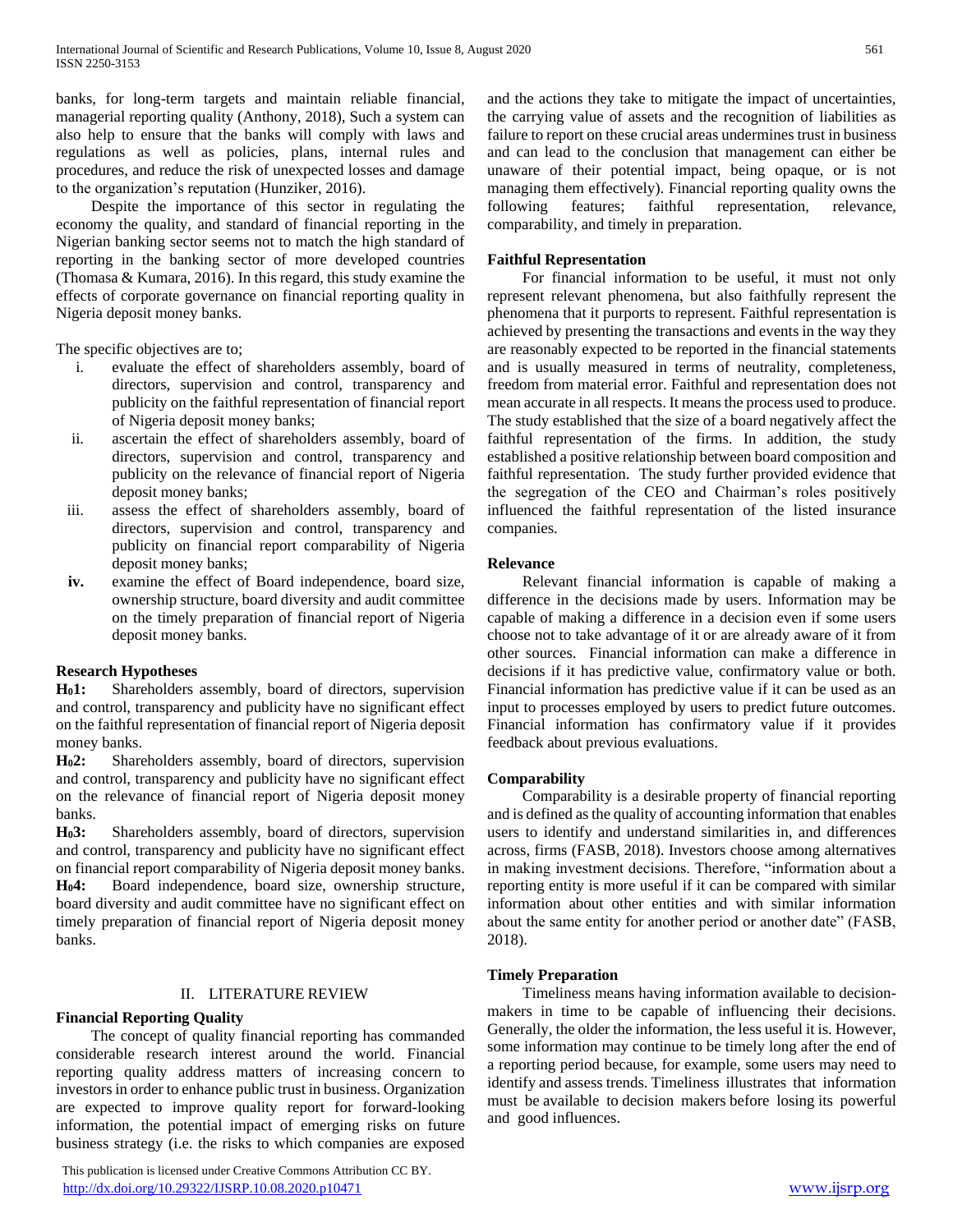# **Corporate Governance**

 Corporate governance is a uniquely complex and multifaceted subject (Ene & Bello, 2016). Corporate governance is a technique created and put in place to stop entrepreneurs and owners acting abusively or even criminally on behalf of a company. Corporate Governance is aimed at ensuring proper governance of business as well as complying with all the governance norms prescribed by regulatory body for the benefit of all interested parties including society (Fekadu, 2015). Corporate governance is about building credibility, ensuring transparency and accountability as well as maintaining an effective channel of information disclosure that would foster good corporate performance (Paul & Yakubu, 2015).

#### **Shareholders Assembly**

 The kind of affiliation between the managerial ownership structure and corporate governance structure has been a major issue in corporate governance literatures. The major reason behind giving directors and mangers equity stake in firms is to resolve the problem of moral hazard which is a core agency problem which aims at aligning managerial interests with of shareholders.

Shareholders assembly is the individuals that shareholders rely on to ensure that their investment is protected and well managed.

# **Board of Directors**

 Board of directors is the number of executive and nonexecutive directors sitting on the board of a company. Gone are the days when a new director's main skill was being in the right circles and would simply fit with the existing Board and culture. The new world we live in brought about by digital technology, more open markets and increased competition has accelerated the need for change.

# **Supervision and Control**

 Directors are motivated to run and manage the business well and generate profit as their wealth are tied to the well-being of the company. They are the main organizers of the company and they have the greatest risks in the success and failures of the business. They have better knowledge of the firm better than any stakeholder. Directors are effective monitors of firm's strategy related issues.

# **Transparency and Publicity**

 It is about building credibility, ensuring transparency and accountability as well as maintaining an effective channel of information disclosure that would foster good corporate performance. There is no generally accepted definition for corporate governance as there are different opinions to it in different regions all over the world.

#### **Board Independence**

 This finding suggested that keep tracking of corporate boards by independent directors will assist them to become more reactive to investors and will enhance the company's adherence with the disclosure requirements, which consecutively will improve the extent and quality of information disclosures.

#### **Board Size**

 Board Size refers to the number of directors sitting on a board at a particular company. There is a notion that board size affects corporate governance in most studies. The board of directors is responsible for ensuring the reliability of financial statements. Limiting board size to a particular level is widely believed to improve the performance of the firm at all levels.

# **Ownership Structure**

 Ownership structure refers to ratio of shares held by directors on the board. Board's ownership is an encouragement for board members. This encouragement will help board members supervise management in a more efficient way. With this position it is safe to say that, board's ownership will improve firm's performance. Ownership structure was not investigated extensively in prior research. Only few researches considered the association between ownership structure and FRQ.

# **Board Diversity**

 Board diversity refers to the diversity of skills and experience available to the company among the board of directors. These are the skills that are available and aligned with the strategy of the company which provides effective corporate governance and oversight. The company so strive to attain a balance between directors with experience and knowledge of the organisation and directors with specialist expertise with a fresh perspective by building a skills-based board.

# **Audit Committee**

 Audit committee refers to the total number of members in the audit committee in a company. High-profile corporate scams have heightened the need for an effective audit committee. Frequent CEO duality, audit committee, meetings and independence of audit committee can ensure credibility of corporate reports. Audit committee is one of the board committees set up to aid the effectiveness of the board. An effective audit committee is a vital component of an effective corporate governance system.

#### **2.2 Theoretical Review Agency Theory**

 The theory of principal-agent problem occurs when one person or entity i.e. the agent is able to make decisions on behalf of another person or entity i.e. the principal. Agency theory was propounded by Stephen Ross and Barry Mitnick in 1970. The literature on corporate governance attributes two factors to agency theory. The first factor is that corporations are reduced to two participants, managers and shareholders whose interests are assumed to be both clear and consistent. A second notion is that humans are self-interested and disinclined to sacrifice their personal interests for the interests of the others (Daily, Dalton,& Cannella, 2019).

 This emphasizes the role of accounting in reducing the agency cost in an organization, effectively through written contracts tied to the accounting systems as a crucial component of corporate governance structures, because if a manager is rewarded for their performance such as accounting profits, they will attempt to increase profits which will lead to an increase in bonus or remuneration through the selection of a particular accounting method that will increase profits.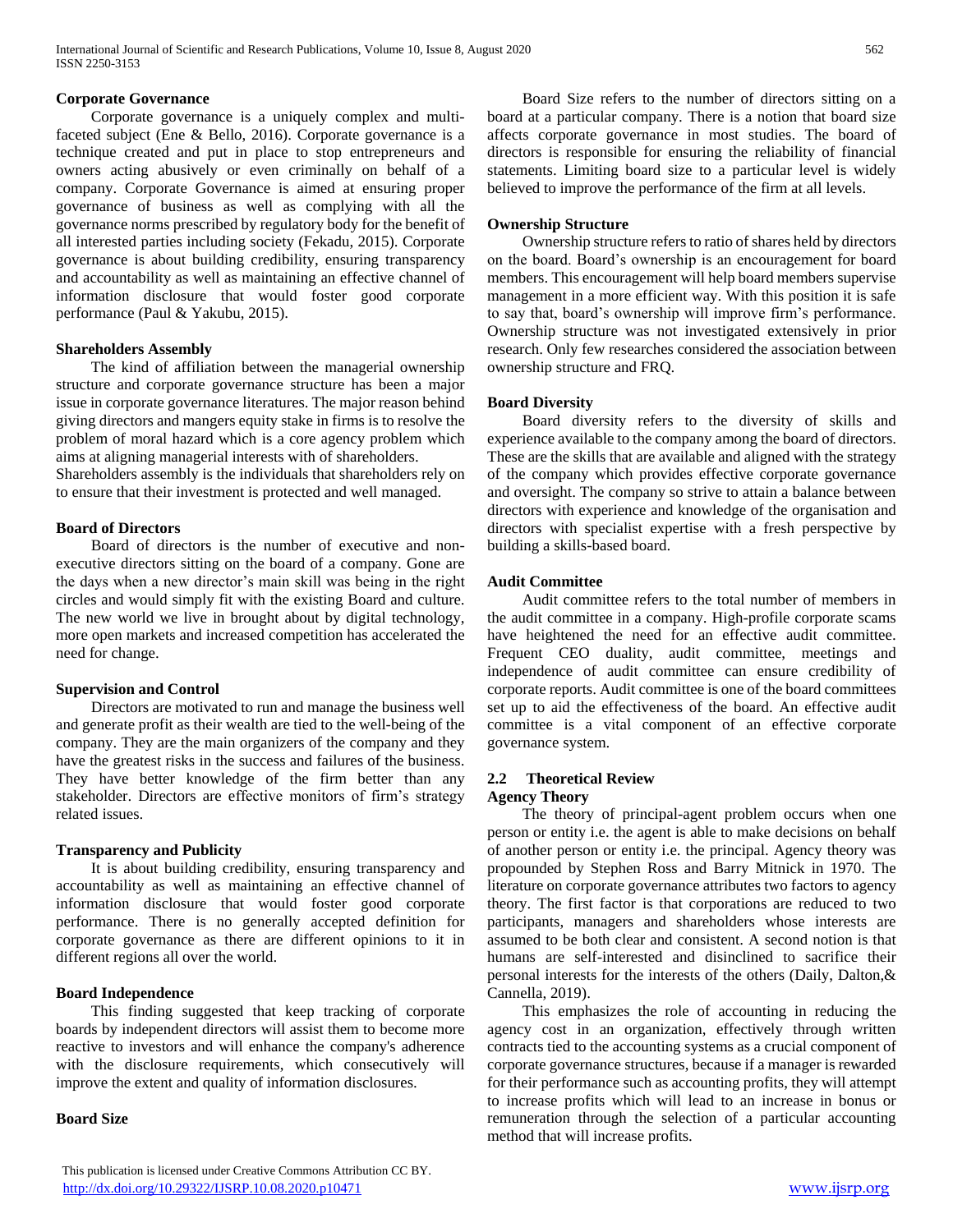#### **Stakeholder Theory**

 Stakeholder theory was propounded by Dr. F. Edward Freeman, a professor at the university of Virginia in 1984. This theory centers on the issues concerning the stakeholders in an institution. It stipulates that a corporate entity invariably seeks to provide a balance between the interests of its diverse stakeholdersto ensure that each interest constituency receives some degree of satisfaction Abrams (2019). However, there is an argument that the theory is narrow because it identifies the shareholders as the only interest group of a corporate entity.

 The traditional definition of a stakeholder is "any group or individual who canaffect or is affected by the achievement of the organization's objectives" Freeman (2019). With an original view of the firm, the shareholder is the only one recognized by business law in most countries because they are the owners of the companies.Given this, the firm has a fiduciary duty to maximize their returns and put their needs first. In more recent business models, the institution converts the inputs of investors, employees, and suppliers into forms that are saleable to customers hence returnback to its shareholders.

#### **Resource Dependency Theory**

 This theory was propounded by Jeffrey Pfeffer and Gerald Salancik in 1978. Resource-dependence theories argue that a board exists as a provider of resources to executives in order to help them achieve organizational goals (Hillman, Cannella and Paetzold, 2019;Hill and Jones, 2019). For example, board members who are professionals can use their expertise to train and mentor executives in a way that improves organizational performance.

 The basic proposition of resource dependence theory is the need for environmental linkages between the firm and outside resources. In this perspective, directors serve to connect the firm with external factors by co-opting the resources needed to survive. Thus, boards of directors are an important mechanism for absorbing critical elements of environmental uncertainty into the firm.

#### **Stewardship Theory**

 Stewardship theory propounded by Donaldson and Davis is about the employment relationship between two parties, the principal (owner) and the steward (manager). The fundamentals of the stewardship theory are based on social psychology, which focuses on the behaviour of executives. Therefore, stewardship theory is an argument put forward in firm performance that satisfies the requirements of the interested parties resulting in dynamic performance equilibrium for balanced governance.

#### **Social Contract Theory**

 Among other theories reviewed in corporate governance literature is social contract theory, which sees society as a series of social contracts between members of society and the society itself (Gomper, Ishii & Metrick 2018). An integrated social contract theory was developed by Demsetz  $\&$  Lehn (2019) as a way for managers make ethical decision making, which refers to macrosocial and microsocial contracts.

#### **Legitimacy Theory**

 Another theory reviewed in the corporate governance literature is legitimacy theory. Friedman (1970) propounded this theory. Legitimacy theory is defined as a generalized perception or assumption that the actions of an entity are desirable, proper, or appropriate with some socially constructed systems of norms, values, beliefs and definitions Donli (2018). Similar to social contract theory, legitimacy theory is based upon the notion that there is a social contract between the society and an organization. A firm receives permission to operate from the society and is ultimately accountable to the society for how it operates and what it does because society provides corporations the authority to own and use natural resources and to hire employees Joh (2019).

#### **Political Theory**

 Political theory propounded by George Holland Sabine, brings the approach of developing voting support from shareholders, instead of purchasing voting power. Hence, having political influence in corporate governance may direct corporate governance within the organization. Public interest is much reserved as the government participates in corporate decision making, taking into consideration cultural challenges Inam (2019). The political model highlights the allocation of corporate power, profits and privileges are determined via the governments' favour. The political model of corporate governance can have an immense influence on governance developments.

# **Empirical Review**

#### **Financial reporting quality and Board independence**

 Aliyu and Ishaq (2015) studied the impact of monitoring characteristics on financial reporting quality of the Nigerian listed oil marketing firms. Financial reporting quality is represented by the qualitative characteristics of the financial statement. Data for the study were obtained from an audited annual report and accounts of the sampled oil marketing companies for twelve years covering 2000 to 2011.

 Noor and Kamarul (2014) examined the relationship between board independence and accounting conservatism among Malaysian companies in the year 2000 until 2012. What triggers the researchers to carry out this study is that studies found that the implementation of Malaysian Code of Corporate Governance to Malaysian companies has created a higher confidence level to investors and enhances the company's image. Further, one of the elements of good corporate governance is the board independence. It was argued that accounting conservatism is an effective mechanism to address the agency problem. Based on the findings, the study found that higher board independence does not align with higher conservatism. Instead, the independent non-executive directors do not actually have the power ofindependence, monitoring and advising the board.

#### **Financial reporting quality and Board size**

 Aminu, Aisha and Muhammed (2015) analyzed the effects of board size and board composition on the performance of Nigerian banks. The financial statements of five banks were used as a sample for nine years and the data collected were analyzed using the multivariate regression analysis. The study found that board size has a significant negative impact on the performance of banks in Nigeria.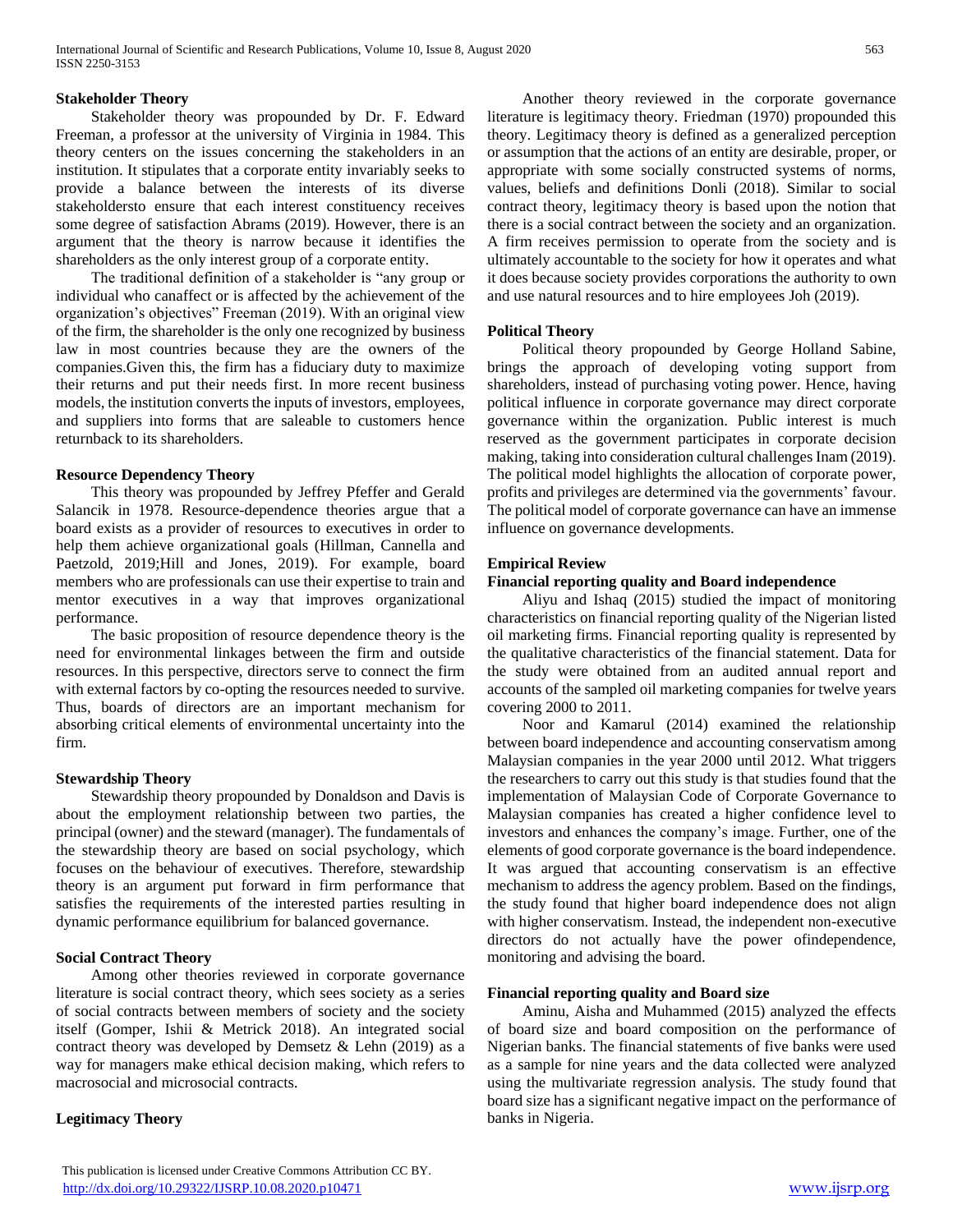#### **Financial reporting quality and Ownership Structure**

 Amer and Ravindran (2013) studied the relationship between corporate governance and ownership structure on voluntary disclosure, with a particular focus on variables affecting voluntary disclosure of listed companies in the Amman Stock Exchange (ASE).

 Nwalomwa (2016) studied the impact of ownership structure on financial disclosure quality of 75 firms listed on the Nigerian Stock Exchange (NSE) during the period 2011-2015. The study modeled financial disclosure quality using both accounting measure (ACCR) and market-based measure (RET). The study used foreign ownership, managerial ownership, and institutional investors as ownership structure attributes. The data used for the study were collected from the annual reports, the company's website and African financials website for the periods of 2011 to 2015. The General least square (GLS) regression method was used to estimate the parameters of the model. Findings from the study revealed that there is a significant relationship between institutional investors, managerial ownership and quality of financial disclosure.

#### III. METHODOLOGY

 The survey research design and *ex post facto* research design were adopted for this study. The survey research design was carried out using primary data collected through the use of questionnaire and *ex-post* facto design was used to justify the use of secondary data - annual financial statements which would not be manipulated. The target population for this study would be staff of the selected deposit money banks in Lagos State, Nigeria. The population of respondents in this category is 450 while the secondary data was made up of all Deposit money banks in Nigeria. The population of respondents from the selected banks is 450 (CBN, 2019). The sample size for this study was made up of 10 selected deposit money banks listed on the Nigerian Stock Exchange (NSE). The sampling technique adopted was judgemental sampling technique, meaning the judgement of the researcher was used in selecting items which the researcher considers as representative of the population because of the ease of finding relevant information for the selected banks.

 A content validity was used for the study. The questionnaire was submitted to the researcher's supervisor, a research statistician and a specialist in the field of research for verification and correction in order to establish an accurate criterion of the validity of the instrument and all necessary corrections were made before they were administered. Using Statistical Package for Social Sciences (SPSS) to test the reliability, the result  $(\alpha=0.752)$ was obtained;

## **Model Specification**

 $Y = f(X)$  $X =$  Corporate Governance  $Y = Financial$  Reporting Quality **Sub-Variables for Y are;**  $Y = (y_1, y_2, y_3)$ **(Primary Data)**  $y_1$  = Faithful representation (FR)  $y_2$  = Relevance (RV)

 This publication is licensed under Creative Commons Attribution CC BY. <http://dx.doi.org/10.29322/IJSRP.10.08.2020.p10471> [www.ijsrp.org](http://ijsrp.org/)

| $y_3$ = Comparability (CM)              |
|-----------------------------------------|
| <b>Sub-Variables for Y are:</b>         |
| $Y = (y_1)$                             |
| (Secondary Data)                        |
| $y_1$ = Timely Preparation (TP)         |
| <b>Sub-Variables for X are:</b>         |
| $X = (x_1, x_2, x_3, x_4)$              |
| (Primary Data)                          |
| $x_1$ = Shareholders Assembly (SA)      |
| $x_2$ = Board of Directors (BD)         |
| $x_3$ = Supervision and Control (SC)    |
| $x_4$ = Transparency and Publicity (TP) |
| <b>Sub-Variables for X are:</b>         |
| $X = (x_1, x_2, x_3, x_4)$              |
| <b>Secondary Data</b>                   |
| $x_1$ = Board Independence (BI)         |
| $x_2$ = Board Size (BS)                 |
| $x_3$ = Ownership Structure (OS)        |
| $\sim$ Decay Dimensity (DD)             |

 $x_4$  = Board Diversity (BD)

 $x_5$  = Audit Committee (AC)

**Functional Relationship**

# **(Primary Data)**  $FR = f(SA, BD, SC, TP)$ ……………………….…………………,…(Model 1)

| RV.                        |  | $\equiv$ |                      |  | f(SA,                                                                           | BD. |  | SC, |
|----------------------------|--|----------|----------------------|--|---------------------------------------------------------------------------------|-----|--|-----|
|                            |  |          |                      |  |                                                                                 |     |  |     |
| CM                         |  |          | 100 Million No. 2010 |  | f(SA,                                                                           | BD. |  | SC, |
|                            |  |          |                      |  |                                                                                 |     |  |     |
| (Secondary Data)           |  |          |                      |  |                                                                                 |     |  |     |
| $TP = 1$                   |  |          |                      |  | $f(BI,$ BS,                                                                     | OS. |  | BD, |
|                            |  |          |                      |  |                                                                                 |     |  |     |
| <b>Model Specification</b> |  |          |                      |  |                                                                                 |     |  |     |
| (Primary Data)             |  |          |                      |  |                                                                                 |     |  |     |
|                            |  |          |                      |  | $FR = \alpha + \beta_{1}SA_{i} + \beta_{2}BD_{i} + \beta_{3}SC_{i} + \beta_{3}$ |     |  |     |
|                            |  |          |                      |  |                                                                                 |     |  |     |
|                            |  |          |                      |  | $RV = \alpha + \beta_{1}SA_{i} + \beta_{2}BD_{i} + \beta_{3}SC_{i} + \beta_{3}$ |     |  |     |
|                            |  |          |                      |  |                                                                                 |     |  |     |
|                            |  |          |                      |  | $CM = \alpha + \beta$ ${}_1SA_i + \beta$ ${}_2BD_i + \beta$ ${}_3SC_i + \beta$  |     |  |     |
|                            |  |          |                      |  |                                                                                 |     |  |     |
|                            |  |          |                      |  |                                                                                 |     |  |     |

# **(Secondary Data)**

TP =  $\alpha$  +  $\beta$  1BI<sub>it</sub> +  $\beta$  2BS i<sub>t</sub> +  $\beta$  3OS i<sub>t</sub> +  $\beta$  4BD i<sub>t</sub> +  $\beta$  4AC it……………(Model 4)  $\beta_0$  = Intercept  $\beta_1 - \beta_4 =$  Coefficients  $\mu_i$  = error term

# **Method of Data Analysis**

 The study employed multiple regression analysis. Multiple regression analysis was used to examine the effect of corporate governance on financial reporting quality of Nigerian deposit money banks. The coefficients of the regression analysis was used to determine the type of relationship between the dependent and independent variables and the coefficient of determination (Rsquare) was used to explain the degree to which the independent variables affect the variations in the dependent variables.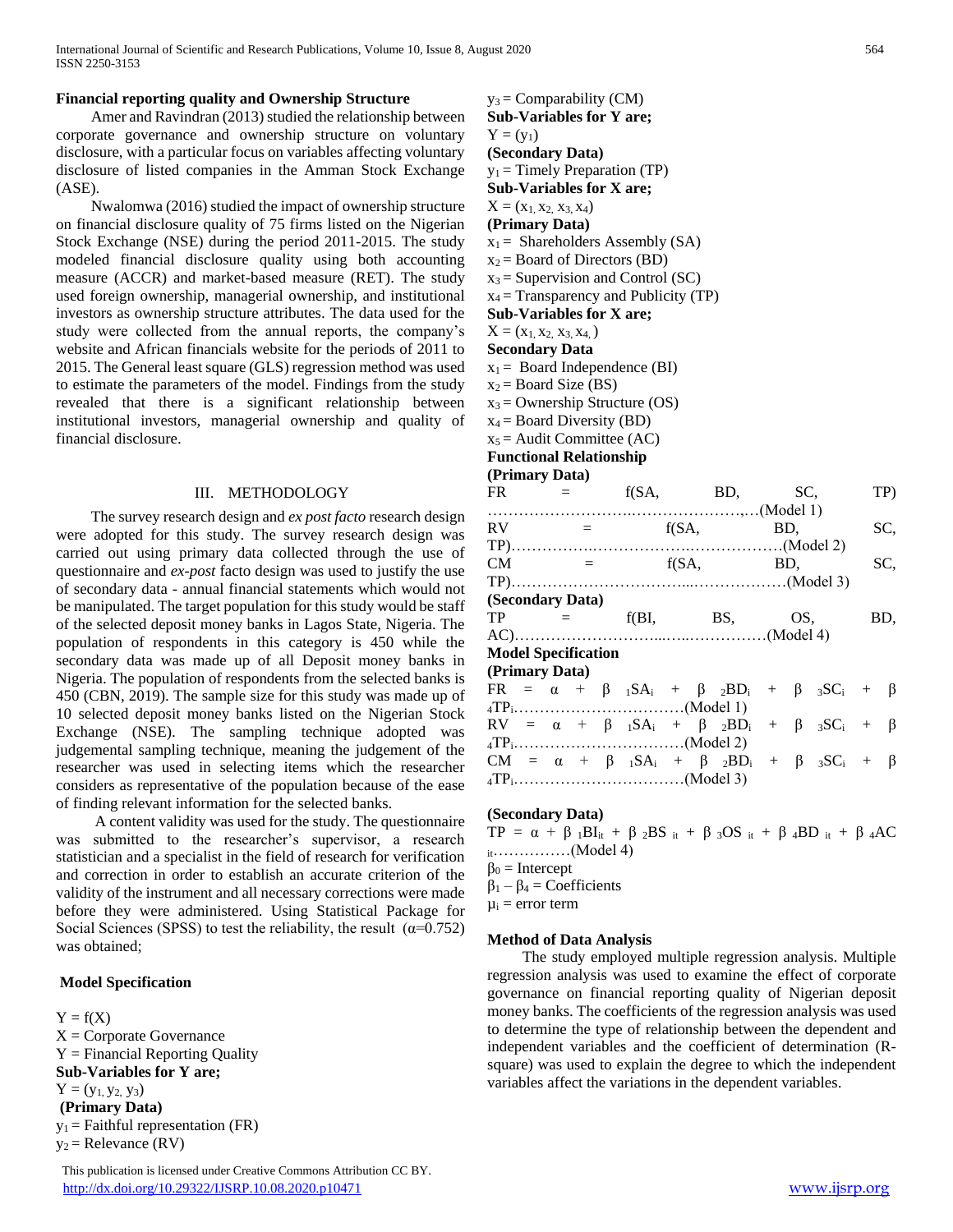#### IV. RESULTS AND DISCUSSIONS

### **Test of Hypothesis One (H01) Regression Estimate**

| <b>Variable</b>         | <b>Model 1</b>     |       |          |          |  |  |
|-------------------------|--------------------|-------|----------|----------|--|--|
|                         | <b>Coefficient</b> | Std   | t-Stat.  | Prob.    |  |  |
|                         |                    | Error |          |          |  |  |
| $\mathbf C$             | 1.855              | 0.137 | 13.512   | $0.000*$ |  |  |
| <b>SA</b>               | 0.368              | 0.015 | 24.179   | $0.000*$ |  |  |
| <b>BD</b>               | 0.271              | 0.037 | 7.380    | $0.000*$ |  |  |
| <b>SC</b>               | $-0.142$           | 0.024 | $-5.924$ | $0.000*$ |  |  |
| TP                      | 0.054              | 0.020 | 2.681    | $0.008*$ |  |  |
| $\mathbb{R}^2$          | 0.600              |       |          |          |  |  |
| Adjusted $\mathbb{R}^2$ | 0.596              |       |          |          |  |  |
| S.E of Reg              | 0.23234            |       |          |          |  |  |
| <b>F-Statistic</b>      | 161.994            |       |          |          |  |  |
| Prob.(F-                | $0.000*$           |       |          |          |  |  |
| Stat)                   |                    |       |          |          |  |  |
| Obs                     | 437                |       |          |          |  |  |

**Dependent Variable: Faithful Representation \*significance at 5%** 

# **Source: Researcher's Study, 2019**

**Model 1** 

**FR**<sub>i</sub> =  $\alpha_1$  +  $\beta_1$ SA<sub>i</sub> +  $\beta_2$ BD<sub>i</sub> +  $\beta_3$ SC<sub>i</sub> +  $\beta_4$ TP<sub>i</sub> +  $\mu_1$  $\mathbf{FR}_i = 1.855 + 0.368SA_i + 0.271BD_i - 0.024SC_i + 0.054TP_i$ **Interpretation**

 Hypothesis one of this study aimed to examine if shareholders assembly, board of directors, supervision and control, transparency and publicity have no significant effect on the faithful representation of financial report of Nigeria deposit money banks. In fulfillment of the objective one, research question one and hypothesis one of this study, shareholders assembly, board of directors, supervision and control, transparency and publicity were used as independent variables while faithful representation of financial reporting quality was used as dependent variable. Observable in the result presented above, the independent variables employed were examined and decisions were made using the p-values of the results. Considering the signs and magnitude of the estimated parameters, the values of the coefficient of shareholders assembly, board of directors, supervision and control; and transparency and publicity are all positive except supervision and control whose coefficient is

negative. A unit change in positive coefficient (independent variables) will increase the faithful representation while a unit change in negative coefficient as supervision and control will decrease the faithful representation of financial reporting quality by 0.142.

The adjusted  $\mathbb{R}^2$  value of 59% for shareholders assembly, board of directors, supervision and control, transparency and publicity reassured the ability of the independent variables to collectively explain any variation in the dependent variable up to these numbers of percentage even if the observations and variables are infinitely enlarged. The explanatory power of the regression model with an adjusted  $\mathbb{R}^2$  of 0.596 is impressive. This implies that there is good fit of the model, showing that there is a strong positive relationship between the regressors (independent variables) and the regressed (dependent variable). The t-statistics reflects the individual significance of the variables in the model. From the above presented result, shareholders assembly, board of

 This publication is licensed under Creative Commons Attribution CC BY. <http://dx.doi.org/10.29322/IJSRP.10.08.2020.p10471> [www.ijsrp.org](http://ijsrp.org/)

directors, supervision and control; and transparency and publicity have significant effect on the faithful representation of financial reporting quality at 5% level of significance. The F-statistics measures the overall performance of the model employed in the study. At a level of significance 0.05, the F-Statistics is 161.994, while the p-value of the F-Statistics is 0.000 which is less than 0.05 adopted. The study therefore rejected the null hypothesis which means that shareholders assembly, board of directors, supervision and control and transparency and publicity significantly affect faithful representation of the selected banks in this study.

| Test of Hypothesis Two $(H_{02})$ |  |
|-----------------------------------|--|
| <b>Regression Estimate</b>        |  |

| <b>Model 2</b>     |              |                               |          |  |  |  |
|--------------------|--------------|-------------------------------|----------|--|--|--|
| <b>Coefficient</b> | Std          | t-Stat.                       | Prob.    |  |  |  |
|                    | <b>Error</b> |                               |          |  |  |  |
| 0.762              | 0.099        | 7.727                         | $0.000*$ |  |  |  |
| $-0.150$           | 0.017        | $-8.674$                      | $0.000*$ |  |  |  |
| 0.477              | 0.011        | 41.996                        | $0.000*$ |  |  |  |
| 0.143              | 0.023        | 6.269                         | $0.000*$ |  |  |  |
| 0.342              | 0.018        | 18.798                        | $0.000*$ |  |  |  |
| 0.900              |              |                               |          |  |  |  |
| 0.899              |              |                               |          |  |  |  |
| 0.14473            |              |                               |          |  |  |  |
| 968.894            |              |                               |          |  |  |  |
| $0.000*$           |              |                               |          |  |  |  |
|                    |              |                               |          |  |  |  |
| 437                |              |                               |          |  |  |  |
|                    |              | Denembert Ventable: Delegence |          |  |  |  |

**Dependent Variable: Relevance \*significance at 5% Source: Researcher's Study, 2019 Model 2** 

 $RV_i = \alpha_1 + \beta_1 SA_i + \beta_2 BD_i + \beta_3 SC_i + \beta_4 TP_i + \mu_1$  $RV_i = 0.762 - 0.150SA_i + 0.477BD_i + 0.1477SC_i + 0.342TP_i$ **Interpretation**

 Hypothesis two of this study aimed to examine if shareholders assembly, board of directors, supervision and control, transparency and publicity have no significant effect on the relevance of financial report of Nigeria deposit money banks. In fulfillment of the objective two, research question two and hypothesis two of this study, shareholders assembly, board of directors, supervision and control, transparency and publicity were used as independent variables while the relevance of financial reporting quality was used as dependent variable. Observable in the result presented above, the independent variables employed were examined and decisions were made using the p-values of the results. Considering the signs and magnitude of the estimated parameters, the values of the coefficient of shareholders assembly, board of directors, supervision and control; and transparency and publicity are all positive while the coefficient of shareholders assembly is negative. A unit change in shareholders assembly will decrease the relevance of financial reporting quality by 0.150, a unit change in board of directors, supervision and control, transparency and publicity will increase the relevance of financial reporting quality by 0.477, 0.143, and 0.342 respectively. The value of the constant imply that if the independent variables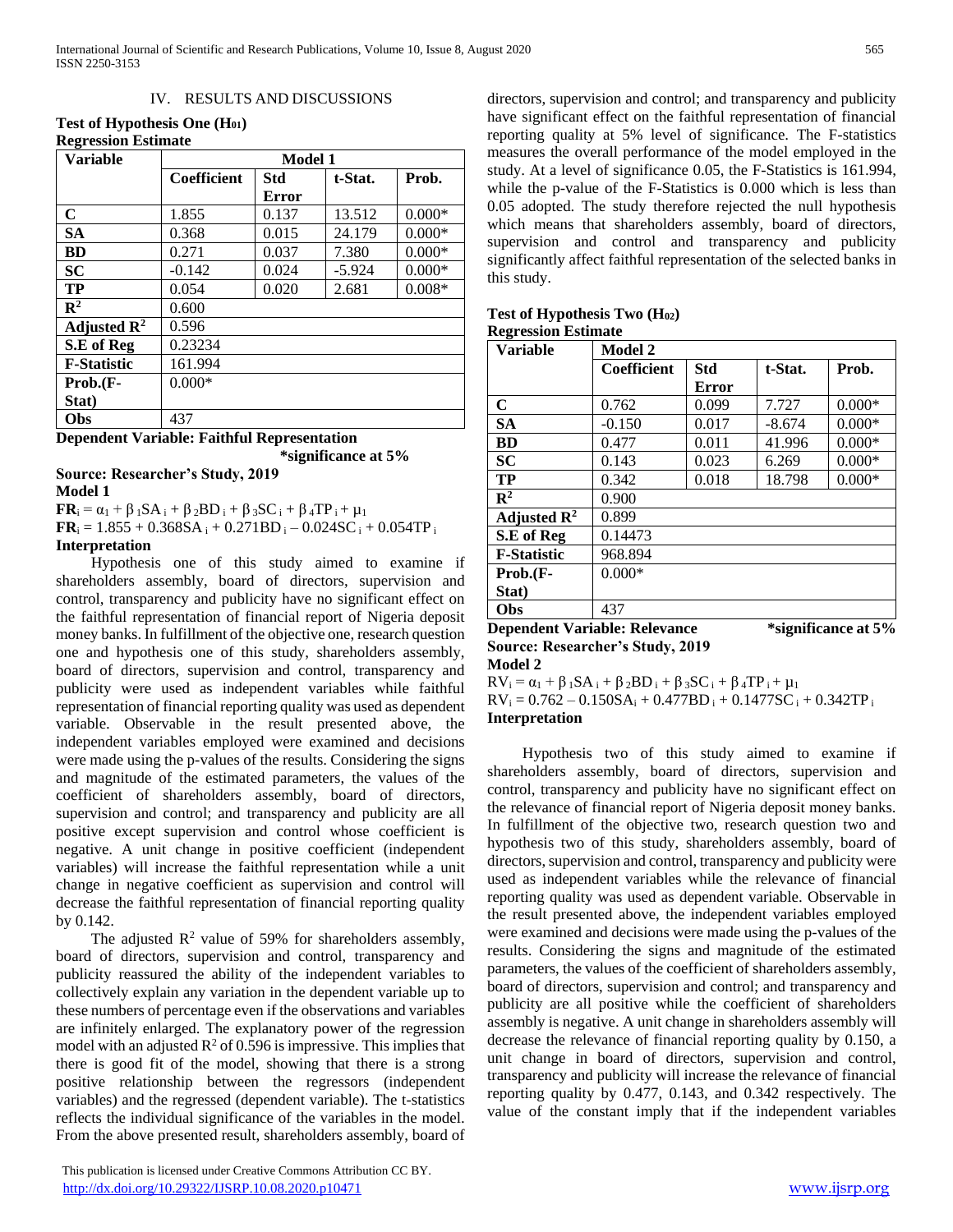employed do not exist, the relevance of financial reporting quality will maintain a positive value of 0.762.

The adjusted  $\mathbb{R}^2$  value of 90% for shareholders assembly, board of directors, supervision and control, transparency and publicity reassured the ability of the independent variables to collectively explain any variation in the dependent variable up to these numbers of percentage even if the observations and variables are infinitely enlarged. The explanatory power of the regression model with an adjusted  $R^2$  of 0.899 is impressive. This implies that there is good fit of the model, showing that there is a very strong positive relationship between the regressors (independent variables) and the regressed (dependent variable).

 The t-statistics reflects the individual significance of the variables in the model. From the above presented result, shareholders assembly, board of directors, supervision and control; and transparency and publicity have significant effect on the relevance of financial reporting quality at 5% level of significance. The F-statistics measures the overall performance of the model employed in the study. At a level of significance 0.05, the F-Statistics is 968.894.994, while the p-value of the F-Statistics is 0.000 which is less than 0.05 adopted, The study therefore rejected the null hypothesis which means that shareholders assembly, board of directors, supervision and control and transparency and publicity significantly affect relevance of financial report of deposit money banks in Nigeria.

**Test of Hypothesis Three (H03)**

**Table 3 Regression Estimate of corporate governance proxies on comparability** 

| <b>Variable</b>         | <b>Model 3</b>     |              |           |          |  |  |  |
|-------------------------|--------------------|--------------|-----------|----------|--|--|--|
|                         | <b>Coefficient</b> | <b>Std</b>   | t-Stat.   | Prob.    |  |  |  |
|                         |                    | <b>Error</b> |           |          |  |  |  |
| $\mathbf C$             | 3.693              | 0.170        | 21.758    | $0.000*$ |  |  |  |
| <b>SA</b>               | 0.062              | 0.023        | 2.707     | $0.007*$ |  |  |  |
| <b>BD</b>               | 0.668              | 0.032        | 20.808    | $0.000*$ |  |  |  |
| <b>SC</b>               | $-0.626$           | 0.042        | $-15.026$ | $0.000*$ |  |  |  |
| <b>TP</b>               | 0.114              | 0.030        | 3.801     | $0.000*$ |  |  |  |
| $\mathbf{R}^2$          | 0.610              |              |           |          |  |  |  |
| Adjusted $\mathbb{R}^2$ | 0.606              |              |           |          |  |  |  |
| S.E of Reg              | 0.26089            |              |           |          |  |  |  |
| <b>F-Statistic</b>      | 168.993            |              |           |          |  |  |  |
| $Prob.F$ -              | $0.000*$           |              |           |          |  |  |  |
| Stat)                   |                    |              |           |          |  |  |  |
| Obs                     | 437                |              |           |          |  |  |  |

**Dependent Variable: Comparability \*significance at 5%** 

**Source: Researcher's Study, 2019 Model 3** 

 $CM_i = \alpha_1 + \beta_1 SA_i + \beta_2 BD_i + \beta_3 SC_i + \beta_4 TP_i + \mu$  $CM_i = 3.693 + 0.062SA_i + 0.668BD_i - 0.626SC_i + 0.610TP_i$ 

# **Interpretation**

 From table 3, the independent variables employed were examined and decisions were made using the p-values of the results. Considering the signs and magnitude of the estimated parameters, the values of the coefficient of shareholders assembly, board of directors, supervision and control; and transparency and publicity are all positive except for supervision and control whose

 This publication is licensed under Creative Commons Attribution CC BY. <http://dx.doi.org/10.29322/IJSRP.10.08.2020.p10471> [www.ijsrp.org](http://ijsrp.org/)

coefficient is negative. A unit change in shareholders assembly, board of directors and transparency and publicity will increase financial report comparability by 0.062, 0.668 and 0.111 respectively while a unit change in supervision and control will decrease financial report comparability by 0.626. The value of the constant imply that if the independent variables employed do not exist, financial report comparability will maintain a positive value of 3.693.

The adjusted  $\mathbb{R}^2$  value of 61% for shareholders assembly, board of directors, supervision and control, transparency and publicity reassured the ability of the independent variables to collectively explain any variation in the dependent variable up to these numbers of percentage even if the observations and variables are infinitely enlarged. The explanatory power of the regression model with an adjusted  $R^2$  of 0.606 is impressive. This implies that there is good fit of the model, showing that there is a strong positive relationship between the regressors (independent variables) and the regressed (dependent variable).

 The t-statistics reflects the individual significance of the variables in the model. From the above presented result, shareholders assembly, board of directors, supervision and control; and transparency and publicity have significant effect on financial report comparability at 5% level of significance. The Fstatistics measures the overall performance of the model employed in the study. At a level of significance 0.05, the F-Statistics is 168.993, while the p-value of the F-Statistics is 0.000 which is less than 0.05 adopted, the study therefore rejected the null hypothesis which means that shareholders assembly, board of directors, supervision and control and transparency and publicity significantly affect financial report comparability of the selected banks in this study.

| <b>Test of Hypothesis Four <math>(H_{04})</math></b>        |
|-------------------------------------------------------------|
| Table 4 Regression Estimate of corporate governance proxies |
| on Timely preparation                                       |

| он типету ргератанон<br><b>Variable</b> | Model 4            |              |         |          |  |  |  |
|-----------------------------------------|--------------------|--------------|---------|----------|--|--|--|
|                                         | <b>Coefficient</b> | Std          | t-Stat. | Prob.    |  |  |  |
|                                         |                    | <b>Error</b> |         |          |  |  |  |
| $\mathbf C$                             | 0.259              | 0.388        | 0.668   | 0.506    |  |  |  |
| BI                                      | 0.098              | 0.017        | 5.809   | $0.007*$ |  |  |  |
| <b>BS</b>                               | 0.093              | 0.015        | 6.078   | $0.000*$ |  |  |  |
| <b>OS</b>                               | 0.210              | 0.022        | 9.503   | $0.000*$ |  |  |  |
| <b>BD</b>                               | 0.257              | 0.018        | 13.950  | $0.000*$ |  |  |  |
| AC                                      | 0.222              | 0.076        | 2.914   | $0.005*$ |  |  |  |
| $\mathbb{R}^2$                          | 0.816              |              |         |          |  |  |  |
| Adjusted $\mathbb{R}^2$                 | 0.805              |              |         |          |  |  |  |
| S.E of Reg                              | 0.43217            |              |         |          |  |  |  |
| <b>F-Statistic</b>                      | 74.307             |              |         |          |  |  |  |
| Prob.(F-                                | $0.000*$           |              |         |          |  |  |  |
| Stat)                                   |                    |              |         |          |  |  |  |
| Obs                                     | 437                |              |         |          |  |  |  |

**Dependent Variable: Timely Preparation \*significance at 5%** 

**Source: Researcher's Study, 2019 Model 4** 

 $TP_i = \alpha_1 + \beta_1 BI_i + \beta_2 BS_i + \beta_3 OS_i + \beta_4 BD_i + \beta_4 AC_i + \mu_1$  $TP_i = 0.259 + 0.098BI_i + 0.093BS_i + 0.210OS_i + 0.257TP_i +$  $0.222AC_i$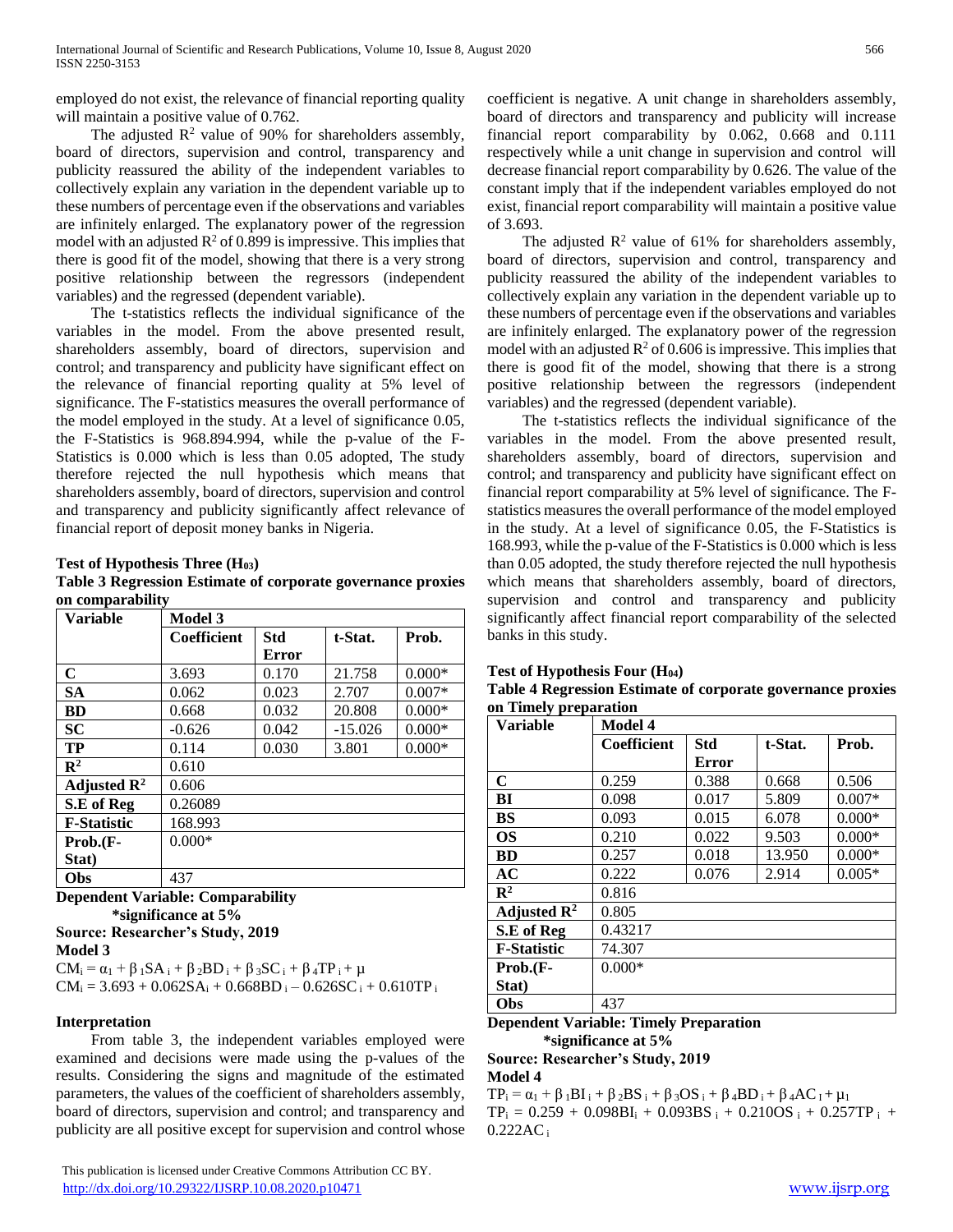#### **Interpretation**

 Hypothesis four of this study aimed to examine if board independence, board size, ownership structure, board diversity and audit committee have no significant effect on timely preparation of financial report of Nigeria deposit money banks. In fulfillment of the objective four, research question four and hypothesis four of this study, board independence, board size, ownership structure, board diversity and audit committee were used as independent variables while timely preparation of financial reporting quality was used as dependent variable. Observable in the result presented above, the independent variables employed were examined and decisions were made using the p-values of the results. Considering the signs and magnitude of the estimated parameters, the values of the coefficient of board independence, board size, ownership structure, board diversity and audit committee are all positive. A unit change in board independence, board size, ownership structure, board diversity and audit committee will increase timely preparation of financial reporting quality by 0.098, 0.093, 0.210, 0.257 and 0.222 respectively. The value of the constant imply that if the independent variables employed do not exist, timely preparation of financial reporting quality will maintain a positive value of 0.259.

The adjusted  $\mathbb{R}^2$  value of 81% for  $\mathbb{R}^2$  reassured the ability of the independent variables to collectively explain any variation in the dependent variable up to these numbers of percentage even if the observations and variables are infinitely enlarged. The explanatory power of the regression model with an adjusted  $\mathbb{R}^2$  of 0.805 is not impressive. This implies that there is no good fit of the model. However, from the regression value, the independent variables have a very strong positive relationship with the dependent variable.

 The t-statistics reflects the individual significance of the variables in the model. From the above presented result, board independence, board size, ownership structure, board diversity and audit committee have significant effect on timely preparation of financial reporting quality at 5% level of significance. The Fstatistics measures the overall performance of the model employed in the study. The F-statistics values for this study is 74.307. The significance of this variable is ascertained using the p-values. At a level of significance 0.05, the F-Statistics is 74.307, while the pvalue of the F-Statistics is 0.000 which is less than 0.05 adopted, the study therefore rejected the null hypothesis which means that board independence, board size, ownership structure, board diversity and audit committee have significant effect on timely preparation of financial report of Nigeria deposit money banks.

### V. 4. DISCUSSION OF FINDINGS

 This study was set out to examine the effect of corporate governance on financial reporting quality in Nigeria deposit banks. The peculiarity of this study affords the chronological presentation of this chapter.

 The first part dealt with demographic characteristics of the respondents. The summary of the responses obtained from the returned copies of the questionnaire showing that respondents between the age of 31-40 has the highest number of frequency (238) with 54.5% compared to the respondents between the age range 20-30 and 41-50 with number of frequency and percentage

 This publication is licensed under Creative Commons Attribution CC BY. <http://dx.doi.org/10.29322/IJSRP.10.08.2020.p10471> [www.ijsrp.org](http://ijsrp.org/)

of 120 (27.5%) and 79 (18.1%) respectively. Also, it can be concluded that most of the respondents are mostly male given by result obtained in table 4.2 above which shows that 63.6% with frequency 278 are male, while the remaining 36.4% with frequency 159 are female. Also, from the result obtained in terms of academic qualifications, it is evident that respondents that falls to the class of MSc/MBA/PhD as the highest number of respondent of 54.7% with frequency 239, while respondents that falls between the class of OND/NCE or Equivalent and HND/BSC or Equivalent has the lowest number of respondents of 8.9% with frequency 39 and 32.1% with frequency 159 respectively. Likewise, from the table 4.2 above, most of the respondents occupied the position of the assistant managers which is shown by the number of frequency 318 with 72.8% compared to the manager with the frequency 119 with 27.2%. Lastly, respondents with below 5 years working experience has the highest number of frequency of 375 with 81.7% which are the assistance mangers, while the remaining respondents fall to the class of 5-10 years working experienced with frequency 80 and has 18.3% and these are middle level managers of the banks from which the information were obtained.

 The second section focused on testing the hypotheses previously stipulated through the use of regression analysis. The regression estimate of model 1 shows corporate governance significantly affect faithful representation of the selected Banks in this study. This result is inconsistence with the *a priori* expectation that there is no significant impact of corporate governance on the faithful representation of financial report of Nigeria deposit money banks. The result was corroborated by the probability value of the *F* statistics of 0.000 which shows that the regression result is statistically significant because this is less than 5%, the level of significant adopted for this study. This implies that corporate governance thus impact on faithful representation of the financial report of the selected Nigeria money banks. Our findings is consistent with the study of Aliyu and Ishaq (2015) where they conclude that the steward's behaviour is pro-organizational and collectivists and has higher utility than individualistic, self-serving behavior, and the steward's behaviour will not depart from the interest of the organization because the steward seeks to attain the objectives of the organization. Also, Joh (2019). in his research, states that where shareholder wealth is maximized, the steward's utilities are optimized too, because organizational success will serve most requirements and the stewards will have a clear mission.

 The regression estimates of model 2 shows that corporate governance significantly affects Financial Report Relevance (FR) of the selected Banks in this study. This result is inconsistence with the *a priori* expectation that there is no significant effect of corporate governance on the relevance of financial report of Nigeria deposit money banks. The result was also corroborated by the probability of the  $F$  statistics 0.000 which shows that the regression result is statistically significant because this is less than 5%, the level of significant adopted for this study. This implies that corporate governance thus impact on relevance of the financial report of the selected Nigeria money banks. The findings of this study is consistent with the study of Beasley (2019), who in his study affirms that a firm receives permission to operate from the society and is ultimately accountable to the society for how it operates and what it does because society provides corporations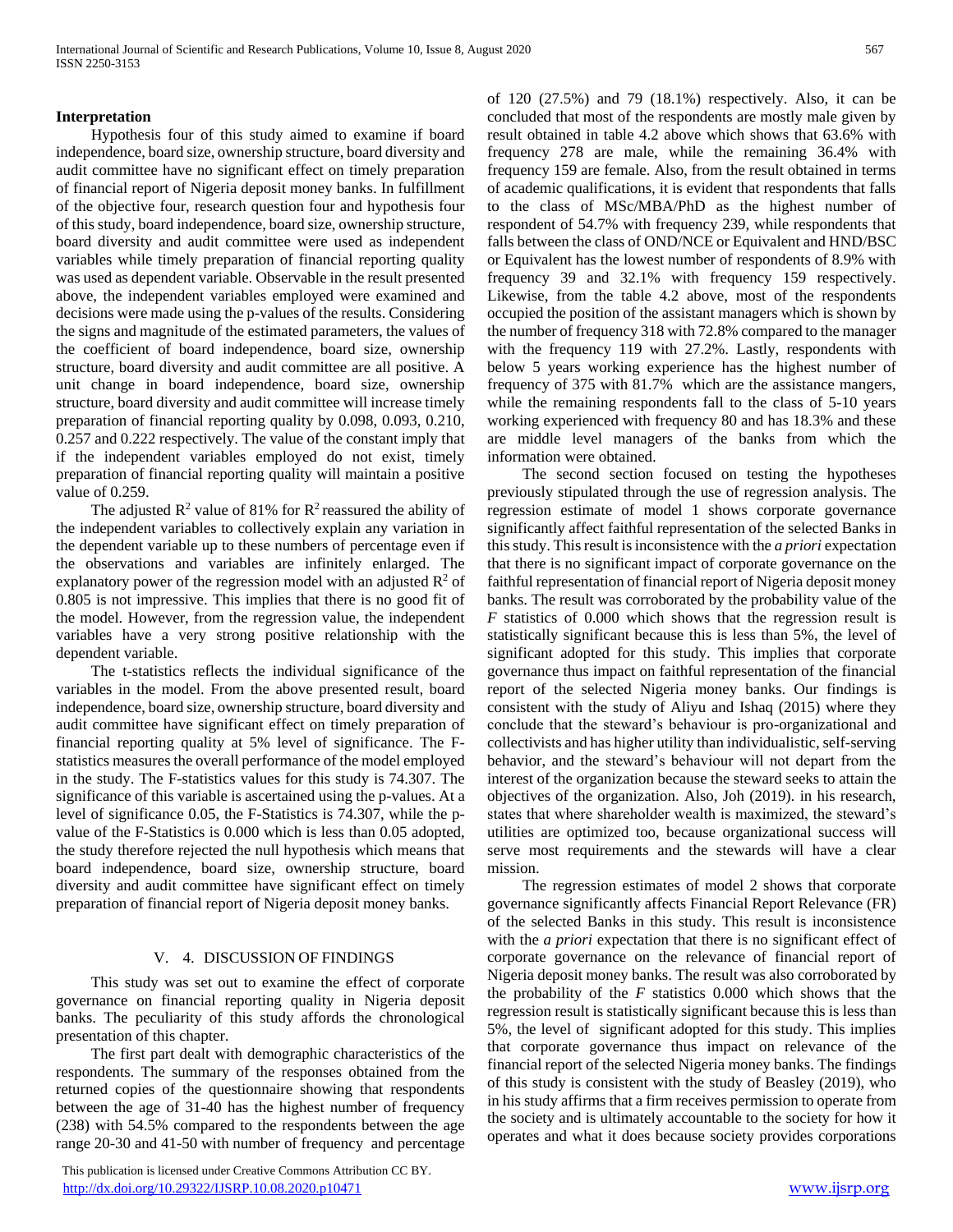the authority to own and use natural resources and to hire i.Top executives should have better understanding of the new code employees.

 The regression estimate of model 3 shows that corporate governance significantly affect financial report comparability (COMP) of the selected Banks in this study. This result is significant effect of corporate governance on the comparability of financial report of Nigeria deposit money banks. The result was also corroborated by the probability of the *F* statistics 0.015 which shows that the regression result is statistically significant because this is less than 5%, the level of significant adopted for this study. This implies that corporate governance thus impact on comparability of the financial report of the selected Nigeria money banks. Although this study could not find any previous research study that corroborate the above hypothesis, thus it can be concluded that corporate governance greatly impact the comparability of financial report of deposit money banks in Nigeria.

 Lastly, the regression estimate of model 4 shows that corporate governance significantly affect timely preparation (TP) of financial reports of the selected Banks in this study. This result is consistent with the *a priori* expectation that there is a significant effect of corporate governance on the timely preparation of financial report of Nigeria deposit money banks. The result was also corroborated by the probability of the *F* statistics 0.001 which shows that the regression result is statistically significant because this is less than 5%, the level of significant adopted for this study. This implies that corporate governance thus impact on timely preparation of the financial report of the selected Nigeria money banks.

#### VI. CONCLUSION

 This study examined effect of Corporate Governance on Financial Reporting Quality of Deposit Money Banks (DMBs) in Nigeria. Numerical description of all variables under study was captured to depict the movement of values and determine the fluctuations of each of the independent variables with the dependent variables.

 Findings of this study therefore provide insight into the effect of corporate governance on Financial Reporting Quality which has been measured by Faithful Representation (FR), Relevance (R), Comparability (COMP), Timely Representation (TR), Understandability (U), of selected money banks in Nigeria for the period between 2009 and 2018. It also provides an affirmation of the extent to which the variations in the dependent variable are caused by the independent variables covered in the models as depicted by the R-squared and adjusted R-squared.

Thus, the research concluded that corporate governance has a significant effect on financial reporting quality of the selected deposit money banks (DBMs) in Nigeria.

#### VII. RECOMMENDATIONS

 Based on the findings and conclusions of this study, the following recommendations are offered to issue of corporate governance and financial reporting quality;

 This publication is licensed under Creative Commons Attribution CC BY. <http://dx.doi.org/10.29322/IJSRP.10.08.2020.p10471> [www.ijsrp.org](http://ijsrp.org/)

- of corporate governance to improved standard of financial reporting quality for greater accountability and transparency.
- ii.Regulators should review on timely basis governance regulations in order to assess its impact on financial reporting quality.
- inconsistent with the *a priori* expectation that there is no iii.Regulators should take into consideration the industry norms especially the existing sectoral codes in developing unified corporate governance codes

#### VIII. CONTRIBUTION TO KNOWLEDGE

This study has made the following contributions to knowledge;

- i. The study investigated the effect of corporate governance on financial reporting Quality of Deposit Money Banks in Nigeria. Previous related studies have dealt largely on the effect of Corporate Governance on Financial Reporting Quality of deposit money banks in Nigeria without considering the moderating effect as used in this study. Thus, this study provides empirical evidence of the effect of Corporate Governance on Financial Reporting Quality measured by Faithful Representation (FR), Relevance (FR), Comparability (COMP), Timely Preparation (TIM) of the selected Deposit Money Banks in Nigeria.
- ii. The study influenced the existence of internal control systems of banks in Nigeria. It also add to academicians and future researchers in the field of Accounting and other related field and enhance literature of the subject matter that will be available for the existing and potential researchers to make use as one of the useful materials.
- iii. In practice, the study would assist investors in the Nigerian deposit money banks to examine whether earnings reported are still adequate to meet their expectations and to take into consideration if they should revise their expectations from the organization's performance. More also, the study contributed to national provision of the government that relates to the adoption and implementation of better internal control measures.
- iv. Finally, it broadens the expectations of policy makers and assist them to know the practical implications of converting to internal control and corporate performance.

#### **REFERENCES**

- [1] Abrams, F. W. (2019). Management's Responsibilities in a Complex World. Harvard Business Review, 29, 54-64.
- [2] Adedipe, B. (2019). Corporate Governance: Key factors in financial sector stability. CBN Bullion, 28(1): 55-57.
- [3] Bauer, R., Frijns, B., Otten, R. & Tourani-Rad, A. (2018). The impact of corporate governance on corporate performance: Evidence from Japan. Pacific basic finance journal,16, 236-251.
- [4] Beasley, M. S. (2019). An empirical analysis of the relation between the board of director composition and financial statement fraud. The accounting review, 71(4): 443-465
- [5] Beekes, W. & Brown, P. (2016). Better-Governed Australian Firms Make More Informative Disclosures. Journal of Business Finance and Accounting, 33(3): 422-450.
- [6] Daily, C. M., Dalton, D. R. & Cannella, A. A. (2019). Corporate governance: Decades of dialogue and data. Academy of Management Review, 28(3): 371- 382.